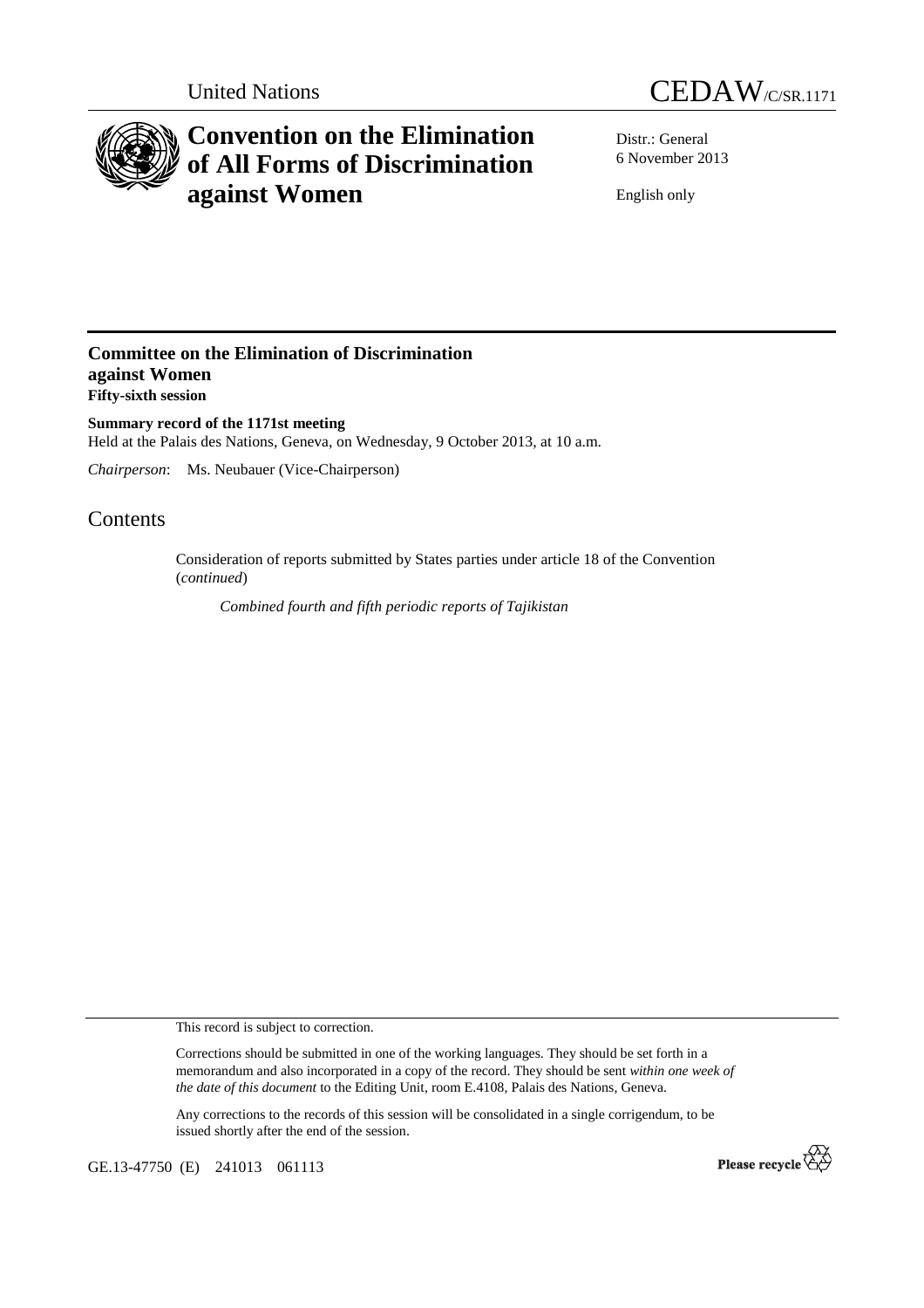*In the absence of the Chairperson, Ms. Neubauer (Vice-Chairperson) took the Chair.* 

*The meeting was called to order at 10 a.m.* 

### **Consideration of reports submitted by States parties under article 18 of the Convention** (*continued*)

*Combined fourth and fifth periodic reports of Tajikistan* (CEDAW/C/TJK/4-5; CEDAW/C/TJK/Q/4-5 and Add.1)

1. *At the invitation of the Chairperson, the delegation of Tajikistan, took places at the table.* 

2. **Ms. Tagoeva** (Tajikistan), introducing the combined fourth and fifth periodic reports of Tajikistan (CEDAW/C/TJK/4-5) said that cooperation with the Committee was a State priority and that the key articles of the Convention had been incorporated into national legislation. It was planned to ratify the Optional Protocol to the Convention. The Committee's recommendations served as guiding principles for the work of all relevant State bodies. In the light of the concluding observations and recommendations issued in 2007 on the combined initial, second and third reports of Tajikistan (CEDAW/C/TJK/CO/3), State bodies and representatives of civil society had together drawn up a list of follow-up measures. Some of the measures had been fully implemented and others partially implemented.

3. Results achieved so far included the adoption in 2013 of the Domestic Violence Act. Its main aim was to protect the rights of family members and to make provision for legal, medical and psychological assistance to victims. For that purpose, 33 crisis centres and 3 shelters were now operational and offices providing advice and medical assistance for women and children who were victims had been set up in some municipal and district maternity wards. Pursuant to a ministerial decree, internal affairs agencies had introduced the post of inspector for the prevention of domestic violence. An inter-agency working group with representatives from ministries and State agencies and civil society had been established to devise a national programme on the prevention of violence for 2014–2023. In 2010, the legal age for marriage had been raised from 17 to 18 years.

4. As of 2007, gender issues had been taken into account in the national statistics and gender-disaggregated statistics covering all sectors were published by the National Statistics Agency. The State condemned any act that discriminated against an individual based on gender or that undermined the enjoyment of basic human or other rights. A national strategy for the advancement of women for 2011–2020 had been approved and a related action plan had been devised. Its goals included women's equal participation at decision-making levels, enhancing their professional skills, and guaranteeing social protection. With the support of development partners, the Committee for Women and the Family had established a gender network to strengthen institutional mechanisms, promote gender equality and introduce a gender perspective in ministries and State bodies. In addition, over 100 district information and consultation centres and a training centre funded by the local authorities had been opened. Awareness-raising and training activities were regularly conducted by international and local NGOs with the participation of the mass media on preventing discrimination against, eliminating negative stereotypes, and promoting the education of women.

5. The Government was taking the problem of human trafficking seriously and, as a result, Tajikistan had been removed from the human trafficking watch list. A comprehensive programme to combat human trafficking for 2011–2013 had been adopted and a similar programme for 2014–2016 was being drafted. Two draft laws on combating human trafficking and providing assistance to victims had been submitted to parliament for consideration; amendments to the Criminal Code relating to human trafficking, child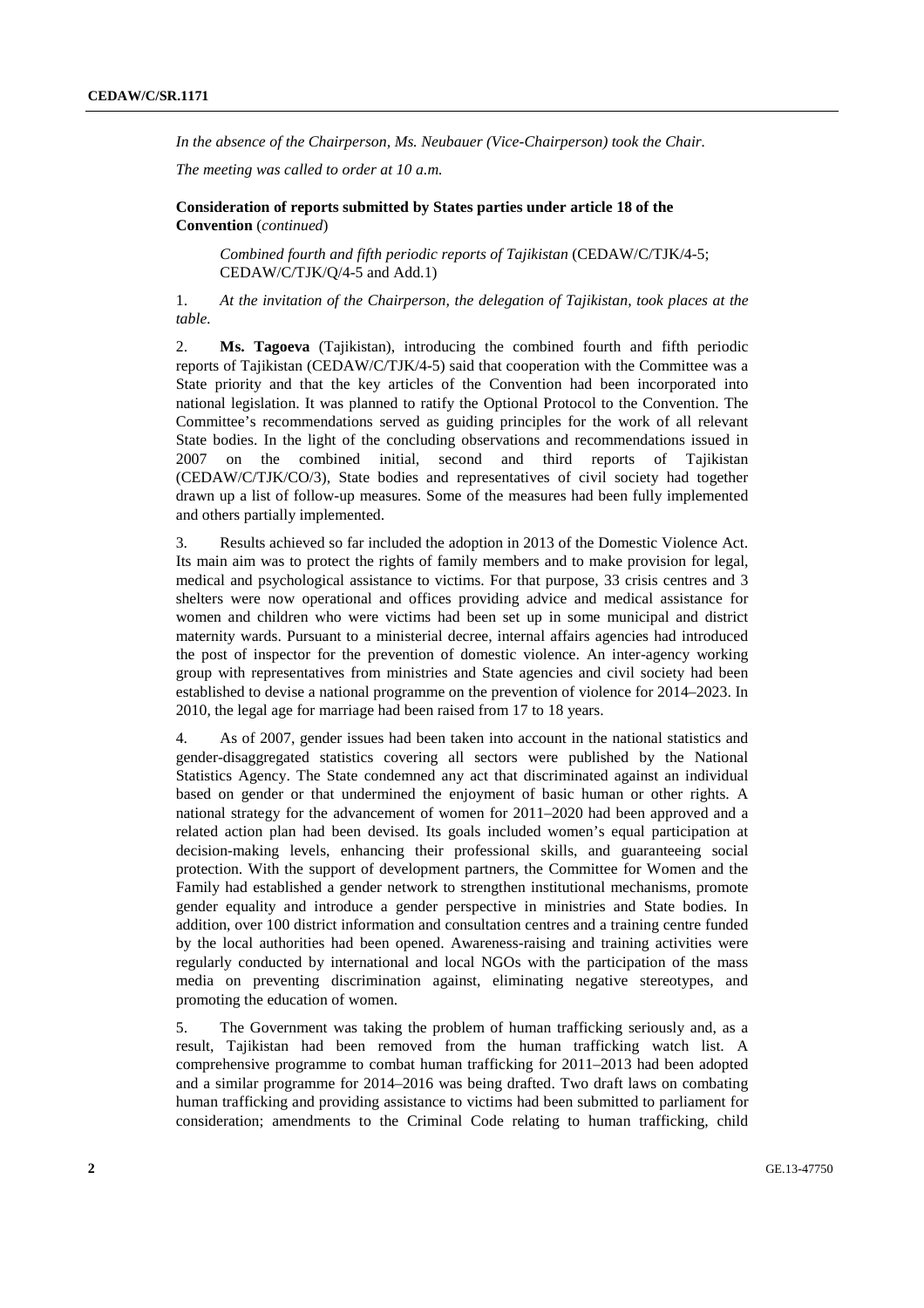prostitution and child pornography had been drafted; a national plan to combat human trafficking for 2013–2014 had been approved. The Procurator-General had approved recommendations on the safety of and assistance to victims as well as on how to deal with witnesses in trafficking cases. As of 2009, the Committee for Women and the Family had been providing support services to girls who had been victims of sexual violence, cruelty and trafficking, including a free helpline and legal advice.

6. Increasing the participation of women in political and public life was one of the Government's priorities. In 2011, following a report by the Committee for Women and the Family on the implementation of the law on equal opportunities, 14 women had been appointed to decision-making positions in ministries and State bodies. As at July 2013, the percentage of women in the civil service had reached 23.5 per cent – an increase of 5 per cent since 2008; while, since 2007, the percentage of women holding senior positions in the central authorities had increased by 124 per cent and in the local authorities by 27 per cent. The Committee for Women and the Family and the Civil Service Department were preparing women for senior positions in the diplomatic services, including as ambassadors and heads of diplomatic missions; no Tajik women currently held such positions. The number of women employed in the diplomatic service had risen by 33 per cent since 2010. Over the last three years, three women had graduated from the Diplomatic Academy; and two women were currently studying there.

7. The percentage of women in parliament had also increased slightly since 2005 currently standing at 15 per cent in the upper chamber, and 19.4 per cent in the lower chamber. In addition, women's representation had increased more than threefold in local government bodies. The number of women judges was on the increase and 50 per cent higher than in 2008. Nine women were court presidents. Women's right to citizenship was enshrined in Tajik legislation and men and women had equal rights upon obtaining Tajik citizenship.

8. Specific measures had been undertaken to remedy the gender disparity in education that had occurred in the early years of the period of transition, inter alia, through the establishment of a gender education centre attached to the Academy of Education to promote gender equality at all levels of education. Temporary special measures had been implemented to attract young women into higher education. From 1997 to 2013, the presidential quota system had enabled 12,349 young people to enter higher education institutions, 69 per cent of whom were young women. For the academic year 2011/12, the completion rate for girls in primary education had been 5.4 per cent higher than in 2008. For the same period, the completion rate for girls in general education had increased by 23 per cent. However, despite the measures undertaken, the drop-out rate was still a problem. For the 2012/13 academic year, 2,672 children had dropped out of school, of whom 43.8 per cent had been girls. A law on the responsibility of parents for the upbringing and education of their children had been adopted to protect children's rights and interests, and, in 2013, administrative proceedings had been instituted against 4,760 parents under that law.

9. In 2012, the Government had approved a national programme for training women specialists and promoting their employment for 2012–2015. Special attention was paid to vocational training for adults through the development of adult learning centres. Since 2008, the number of permanent jobs for women had increased more than twofold. Since 2006, almost US\$ 1.25 million had been spent on presidential grants to promote female entrepreneurship and create jobs from which 23,000 women had benefited.

10. In the health sector, a number of legal and regulatory provisions had been adopted to protect women's general and reproductive health. Health-care services for mothers and children had improved. Consequently, the abortion ratio had dropped from 113.9 per 1,000 live births in 2002 to 71 per 1,000 live births in 2013, and the maternal mortality rate had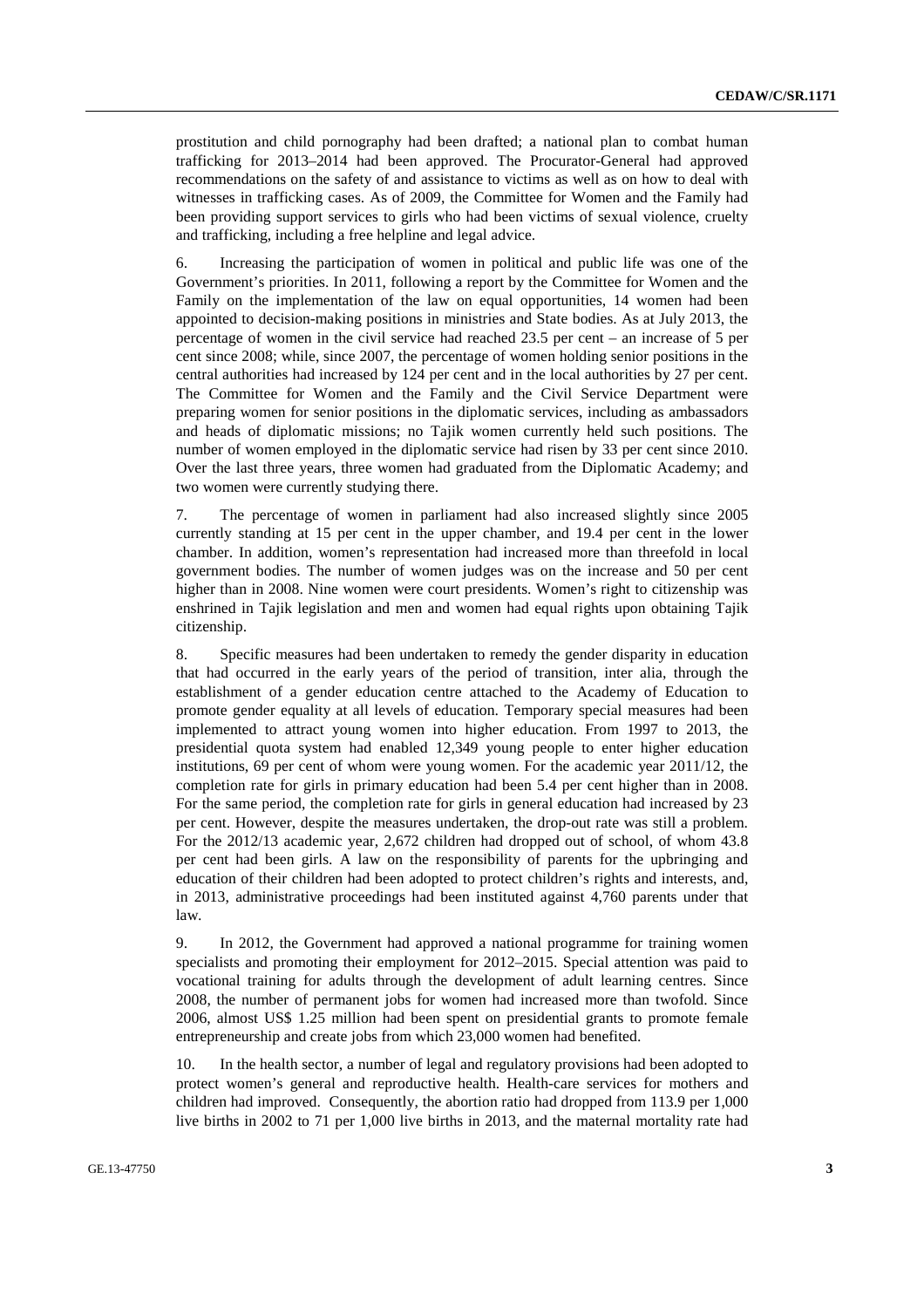decreased from 49.6 per 100,000 live births in 2002 to 37.2 per 100,000 live births as at June 2013. Awareness-raising activities were conducted on reproductive health, family planning, cancer prevention and sexually transmitted diseases, including HIV/AIDS.

11. With the support of international organizations, offices providing psychological assistance to victims of human trafficking, violence and discrimination, including people living with HIV/AIDS, had been established in medical facilities. According to official statistics for 2013, the number of HIV-infected women had risen to 1,370. A programme for the prevention of mother-to-child transmission was under way and a protocol had been approved for prenatal testing for the HIV infection, timely detection of mother-to-child transmission and treatment of HIV-infected women during pregnancy.

12. Measures were being implemented to eliminate discrimination against women in rural areas, to ensure their equal participation in the agricultural sector and access to medical and family planning services and to credit schemes. To ensure equal access to land, training was provided to government specialists on gender-sensitive issues in the agricultural sector and such issues had been taken into account in the programme of agricultural reform for 2012–2020. As a result, the number of women in charge of private farms had increased by 49.8 per cent from 2008 to 2013.

13. Steps were also being taken to eliminate discrimination against women in marriage and family relations and to safeguard children's interests. To strengthen the institution of marriage, in cooperation with civil society, the Government conducted awareness-raising activities, including among young people as, in recent years, the number of divorces had been increasing and mainly among young couples. Ensuring equality, defending the rights of women and protecting them against violence and discrimination were among the priorities of the Commissioner on Human Rights.

#### *Articles 1 to 3*

14. **Ms. Al-Jehani** welcoming the news that the State party intended to ratify the Optional Protocol asked when ratification was expected to take place. She also welcomed the adoption of the Domestic Violence Act and amendments to the Criminal Code bringing legislation into line with international standards. However, she wondered whether consideration had been given to the Committee's recommendations for amendments to the law on equal opportunities which did not cover important aspects such as the prohibition of direct and indirect discrimination or temporary special measures. She asked how the Committee on Women and the Family monitored the enforcement of that law and how many related reports had been issued. Had any gender assessments been done of existing or draft laws? Had any criminal cases been brought by women under article 143 of the Criminal Code, and if so, how many?

15. Although in accordance with the Constitution, international treaties took precedence over domestic legislation, it appeared that the Convention had not been invoked in courts. Was that because of a lack of training or awareness among the judiciary and women in Tajikistan? She enquired about the situation of older women and in particular whether women over the age of 50 were taken into account in the gender-disaggregated statistics referred to in the introductory statement. It appeared that current legislation on reproductive health covered women up to the age of 50, suggesting that the needs of older women were not systematically addressed in Tajikistan.

16. **Ms. Pires** said that it was not clear whether the Committee on Women and the Family was an interministerial body or was composed of civil servants. The report referred to 19 staff members, whereas the written replies (CEDAW/C/TJK/Q/4-5/Add.1) mentioned only 15. Had there been a reduction in staff and, if so, why? The Committee seemed to have a very broad mandate and she wondered whether it had enough suitably qualified staff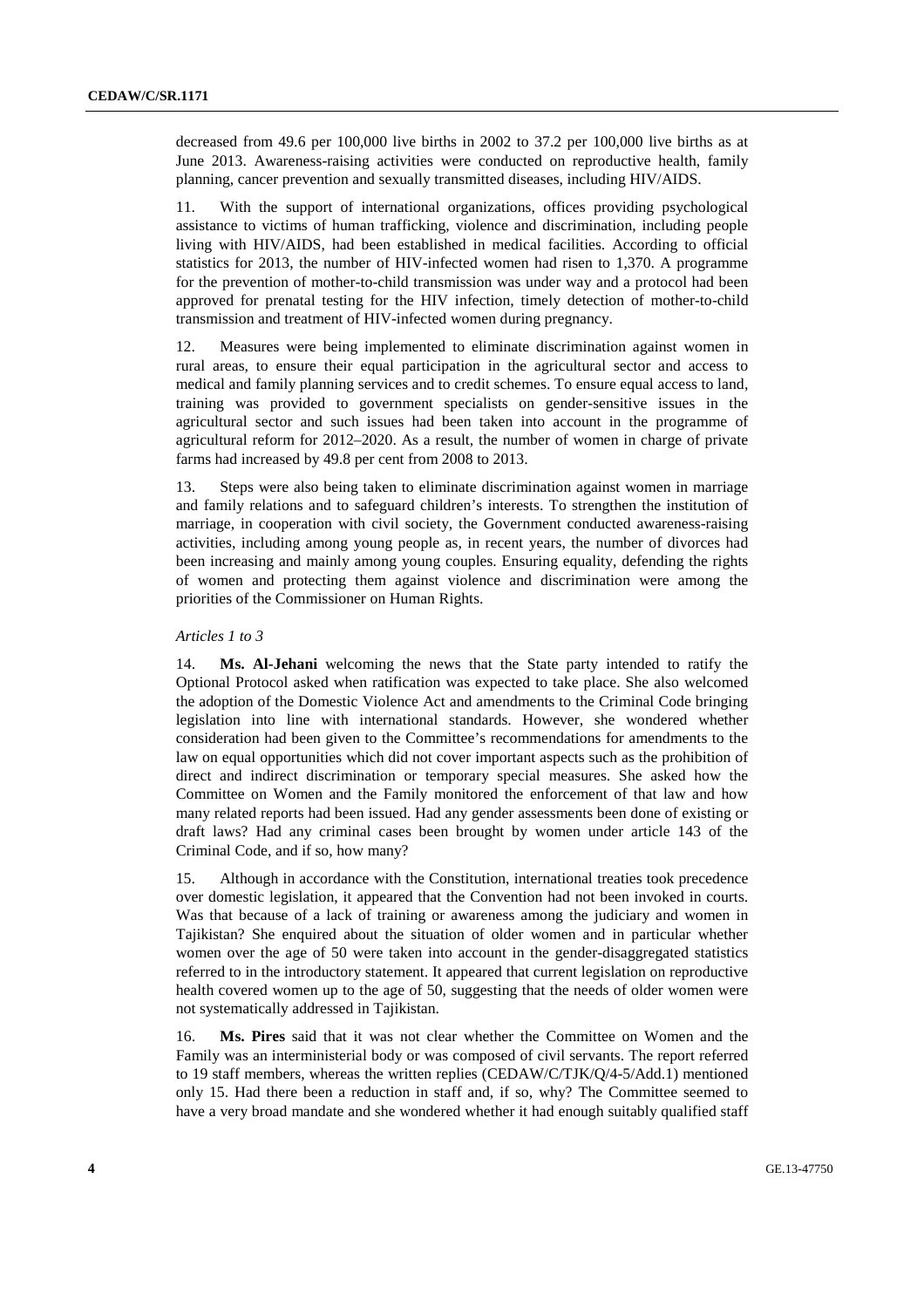and funding to carry out that mandate. Were there any plans to change the name or status of the Committee, in keeping with its very broad mandate? What was the total allocation for activities relating to women's empowerment and gender equality in the State budget? Lastly, she asked whether all relevant ministries were involved in the implementation of the national strategy for the advancement of women and whether the budget allocated to it was sufficient.

17. **Mr. Ashurov** (Tajikistan), acknowledging that the question of ratifying the Optional Protocol had been under consideration for some time, said that all the necessary documentation had now been reviewed by the ministerial departments concerned and was ready to be submitted to parliament for approval. Furthermore, in April 2013, the President of the Republic had endorsed the national plan for implementing the recommendations made during the universal periodic review, one of which was to ratify the Optional Protocol by 2015; he anticipated that ratification procedures would be completed before that date.

18. **Mr. Vokhidov** (Tajikistan) said that according to available statistics, since 2009, only two cases had been taken to court for violations under article 143 of the Criminal Code. It was not the practice of the judges in Tajikistan to invoke the provisions of the Convention during court proceedings; they usually referred to national legislation such as the Code of Criminal Procedure and there was no conflict between the Code and the Convention.

19. **Ms. Mukumova** (Tajikistan) said that article 17 of the Constitution established equal rights for men and women. The Government was making considerable efforts to bring national legislation into line with international standards and to amend the law on equal opportunities. Working groups had been established to bring legislation into line with the provisions of the Constitution and international law and to draft a new Labour Code and new Criminal Code by the end of 2014.

20. **Ms. Tagoeva** (Tajikistan) said that the main functions of the Committee for Women and the Family were to implement State policy, to protect and promote the rights and interests of women, to ensure gender equality and the greater participation of women, to deal with their socioeconomic problems and to reform relevant legislation. It coordinated the activities of State bodies, NGOs and international partners to promote gender equality. The Committee was chaired by the Deputy Prime Minister. In 2012, staff cuts had been made in the civil service and the number of staff members in the central office had been reduced to 15. However, the number of staff in offices at district, municipal and regional levels had been increased and now totalled 200.

21. The Committee had a budget of more than US\$ 150,000. Its mandate included coordinating various national programmes, primarily the national strategy for the advancement of women, encouraging the participation of women in society and training young women for leadership roles. Approximately US\$ 50,000 had been allocated in the State budget to implement those activities from 2007 to 2017. Since 2009, in cooperation with partners, the Committee had established information and counselling centres nationwide that were financed by local budgets. The Committee was also responsible for the distribution of presidential grants and there were plans to increase funding for grants and double the number of grants to encourage female entrepreneurs. The question of changing the name and raising the status of the Committee was under consideration at different levels and would hopefully yield results. Women over the age of 50 were taken into account in national statistics. The results of the most recent census contained statistics disaggregated by age and gender.

22. **Ms. Latofat** (Tajikistan) said that, in 2010, women had accounted for more than 60 per cent of the elderly. The average life expectancy had been 68.2, but by 2012 it had reached 72.5 years and there had been twice as many women as men over the age of 90. In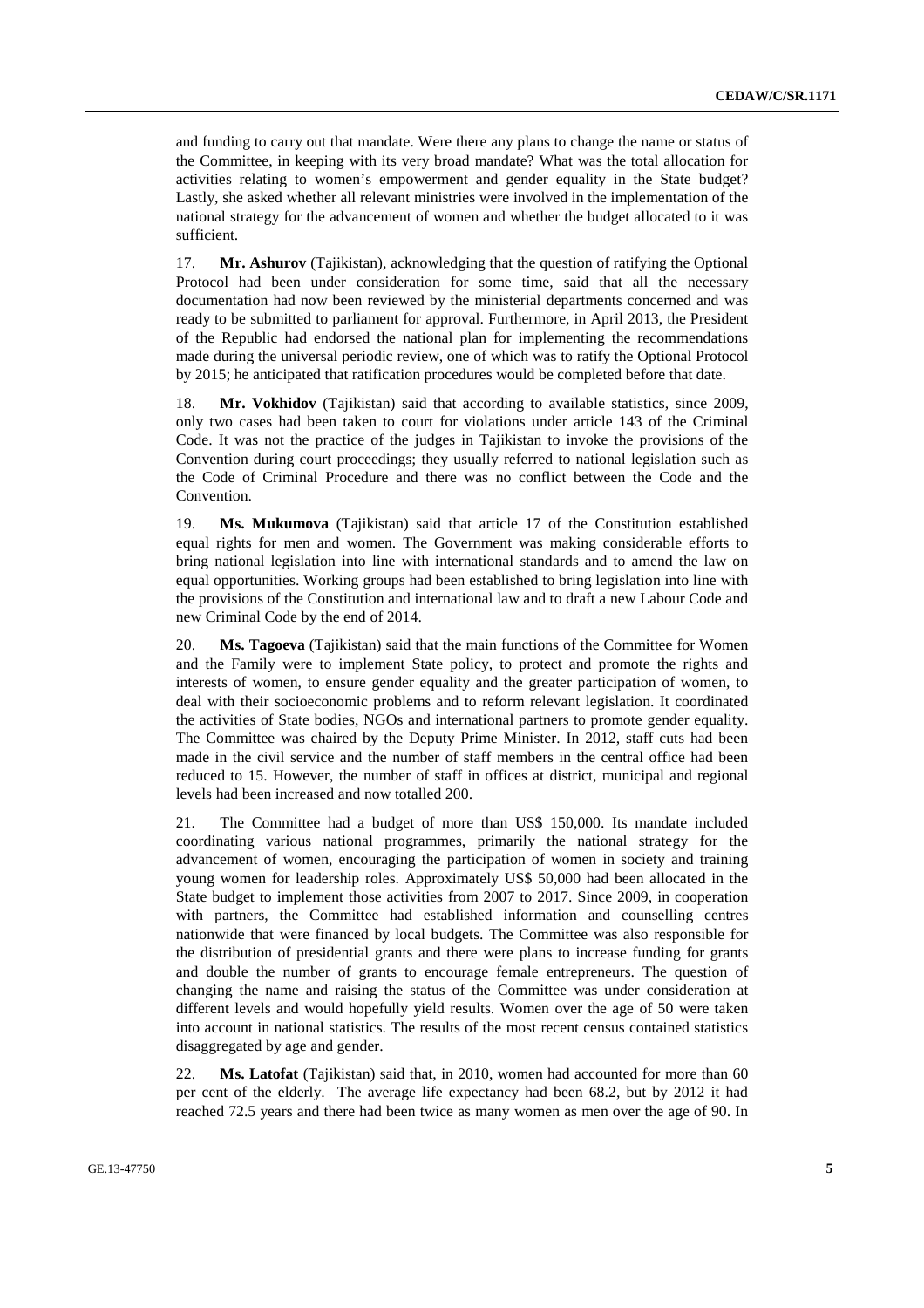2006, a gerontology centre had been established that provided assistance and therapy and organized educational, awareness-raising and leisure activities. The Ministry of Health had decided that, as of 2013, every district hospital would have a centre offering free consultations on health problems and active ageing for the elderly. Such persons were also entitled to free sanatorium and orthopaedic treatment. After the age of 80, they received a supplementary pension allowance. The social protection system had more than 20 centres that provided services for the elderly, including home helps and full-time carers, as required. With support from the European Union, 11 day centres had been set up and more were planned by 2015; 6 of them already provided services for the elderly.

23. **Ms. Jobirova** (Tajikistan) said that under the relevant legislation in force the reproductive rights of all citizens were protected and they were entitled to reproductive health-care services. Screening for cancer was provided for women over 35 twice a year. Women over 50 received information on cancer prevention. A clinical protocol had also been drawn up for post-menopausal problems. Women over 80 were entitled to free medical treatment and, in 2012, a new faculty to train specialists in geriatrics had been opened.

24. **Ms. Tagoeva** (Tajikistan) said that the Committee for Women and the Family was responsible for overseeing implementation of the national strategy for the advancement of women. Related activities carried out by ministries and State bodies were funded from the State budget allocated to those bodies and with donor contributions. The Committee had also worked closely with donors, NGOs, and international organizations which had provided input for the related action plan. It had been approved for a period of 5 years and would be funded from the State budget.

25. **Ms. Al-Jehani** sought clarification regarding the enforcement mechanism for the law on equal opportunities, the process for monitoring its implementation and related reports that under the law should be published in the mass media. She asked whether and how the concept of multiple discrimination was addressed, why the Convention was not invoked in the courts and whether a gender assessment of laws was undertaken before their adoption.

26. **Ms. Jahan** asked whether the Committee for Women and the Family received adequate financial resources and whether the action plan for the national strategy was binding on ministries.

27. **The Chairperson**, speaking in her capacity as an expert, asked whether the Committee's concluding observations on the previous periodic report had been translated into Tajik and disseminated, how their implementation had been coordinated and how the concluding observations issued following the consideration of the current report would be addressed.

28. **Mr. Ashurov** (Tajikistan) said that, while the provisions of the Convention were not directly invoked in courts in Tajikistan, all international instruments and norms were incorporated in domestic legislation. A decree on the compulsory application of international legislation by courts was due to be issued in December.

29. **Ms. Tagoeva** (Tajikistan) said that, in 2011, the Committee for Women and the Family had established a special department on gender issues to monitor the implementation of the law on equal opportunities, and its findings had been submitted to the Government. Consequently, a protocol for all ministries and regional authorities had been drawn up, which had brought some improvements, including in the number of women appointed to senior positions. A board had been set up within the Committee for Women and the Family that comprised representatives from key ministries and departments and from civil society. Among other things, the board discussed the results of the implementation of the law on equal opportunities and a range of programmes and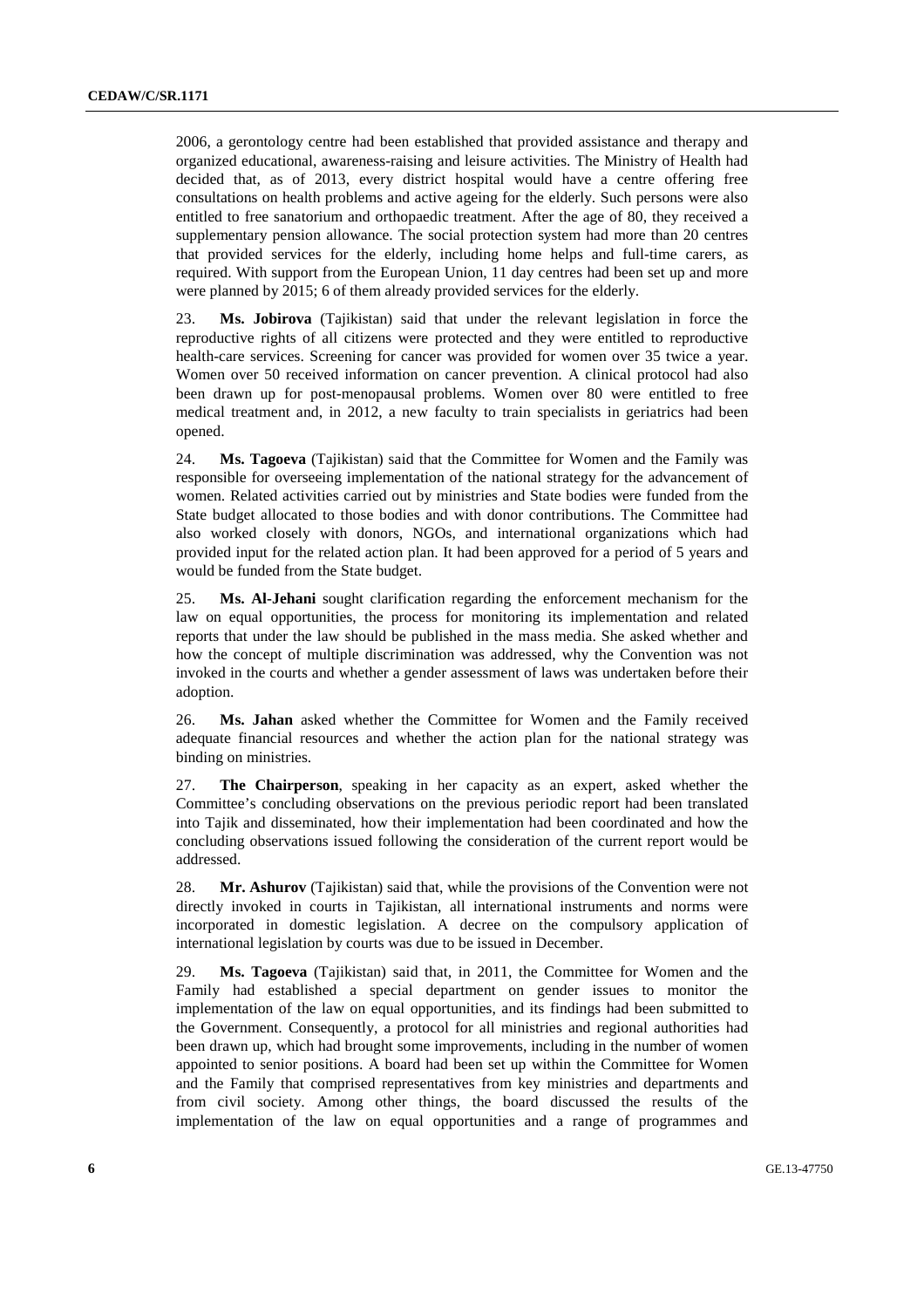legislation, and issued guidelines to be implemented by the appropriate government departments and local authorities. The action plan was an internal document that had been approved by the Chairperson of the Committee for Women and the Family; its implementation was also monitored. The Committee for Women and the Family did not receive sufficient funds; funding came from both national and regional sources and it was hoped that funding would increase in future.

30. **Ms. Mukumova** (Tajikistan) said that a gender assessment of all legislation was carried out by the appropriate bodies, including the Committee for Women and the Family and a parliamentary committee on social issues. Civil society organizations could make proposals regarding draft bills; recent examples included legislation on domestic violence. It was hoped that such involvement would increase the impact of legislation.

31. **Ms. Tagoeva** (Tajikistan) said that after the recommendations issued in the light of the previous periodic report had been published, several panels and round tables with civil society had taken place to establish measures for their implementation by the relevant government ministries and departments, the results of which had been included in the current report. A body had been set up to monitor the implementation of all instructions and recommendations issued to government bodies, including on the drafting of periodic reports. A compendium of the recommendations on the previous periodic report had been translated into Tajik.

#### *Articles 4 to 6*

32. **The Chairperson**, speaking in her capacity as an expert, said that the Convention required both de jure and de facto equality of women; temporary special measures were a useful way of bridging the gap between legislation and the real situation of women, particularly disadvantaged groups. She asked whether the concept of temporary special measures was fully understood by policymakers in Tajikistan and expressed the hope that a working group would be established to provide a legal basis for the introduction of such measures.

33. **Ms. Jahan**, noting that traditional attitudes towards women prevailed in Tajikistan, asked what special measures the Government was taking to raise awareness of gender equality, particularly among community and religious leaders to remove gender stereotypes from school curricula and teaching material and to promote the positive portrayal of women in the media. She wished to know what concrete steps had been taken to disseminate the Convention and, given the low awareness of gender issues among public officials, what gender issues were included in their training. While the State party's recognition that traditional Muslim attitudes were obstacles to women's rights was a positive sign, the current ban on women on attending mosques and wearing headscarves in public education institutions should be revisited. There were reports that four female students had been expelled from the Tajik National University for wearing the hijab, was there an official ban?

34. **Ms. Šimonović** enquired about measures planned to promote implementation of the law on the prevention of domestic violence. She wondered whether the law properly addressed victims, especially women, and made provision for prevention and protection measures. She asked what the difference was between crisis and rehabilitation centres, how many there were, whether they would be financed by the State in future and whether their numbers would be increased. She wished to know more about protection orders: whether they facilitated the removal of perpetrators of domestic violence from the home and what happened after they expired. Lastly, she requested specific data on domestic violence.

35. **Ms. Leinarte**, after commending the State party's work against trafficking in women and girls, asked: how many victims had been identified; how many adolescent girls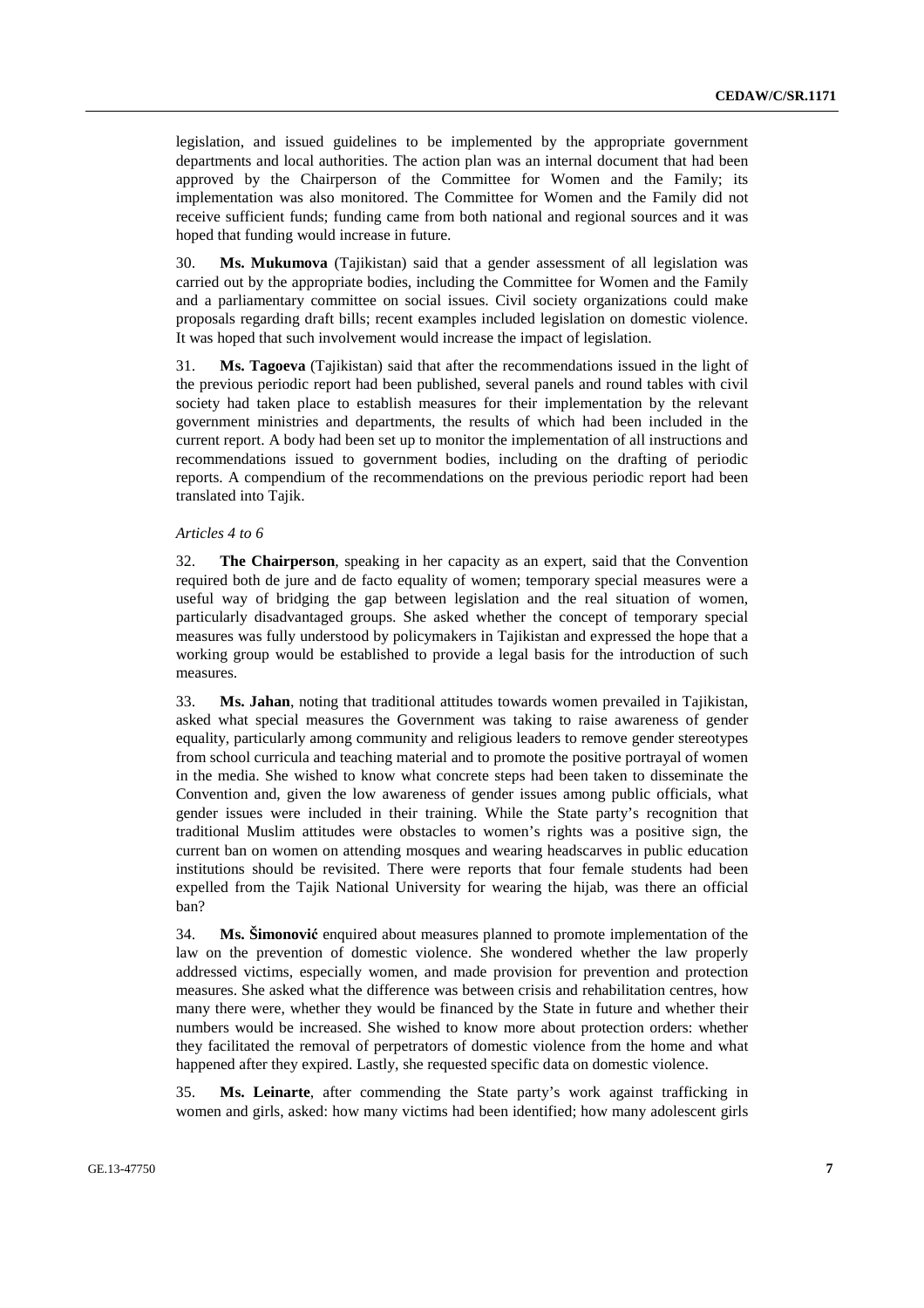had been assisted by dedicated support centres; how many calls crisis centres received annually; what financial and human resources such centres had; how many victims had received medical assistance in line with a 2009 Ministry of Health decree; and whether it was free of charge. She asked about the procedure for foreign female victims who wished to remain in the country and what was meant by the statement in the replies to the list of issues "specific requirements ensuring an accurate accounting of" Tajik tourists, including women, returning home from abroad. She expressed concern that such procedures might violate women's right to freedom of movement. She requested more information on the draft law on trafficking with regard to victims of sexual violence. Turning to prostitution, she asked what measures had been implemented to assist victims, what remedies existed or were planned to prevent their engagement in prostitution and whether Tajikistan was considering introducing penalties for persons who purchased sex. She asked what measures had been taken to prevent the reported financial and sexual abuse of victims of prostitution by the police.

36. **Mr. Rahimov** (Tajikistan) said that the education system was undergoing reform aimed at ensuring that high-quality education was accessible to all and that gender issues were considered and inequalities overcome. It was hoped that gender equality in education would be achieved by 2015 and numerous measures improving the role and status of women had been introduced, including grants, quotas and teaching manuals. Assistance in setting curricula had been received from international bodies and proposals from the Academy of Education's special unit for gender issues would be considered. He was unaware of the expulsion of the four students from the University; it occasionally happened when students failed to pass the requisite examinations or to wear the students' uniform. The latter did allow them to wear the national headscarf.

37. **Ms. Tagoeva** (Tajikistan) said that there were different views on the role of women in society in different regions. Efforts were constantly made by central and local authorities, in cooperation with NGOs, to eradicate negative stereotypes via awareness-raising campaigns and other activities. As part of the national programme to train, select and recruit young women for leadership roles, the Committee on Women and the Family, in cooperation with the relevant State and local authorities, had provided a range of training courses and materials for more than 4,000 women to date. The national headscarf was part of the national costume and there was no prohibition against wearing it, or the hijab.

38. **Mr. Ashurov** (Tajikistan) said that the fatwa prohibiting women from attending mosques had been issued by the Council of Ulema — an independent body — and had been based on the instruction of Muhammad to one of his wives that she should pray in private.

39. **Ms. Solieva** (Tajikistan) said that the Domestic Violence Act defined a range of related offences and a series of preventive measures. The Government's goal was to address the root causes of domestic violence; thus, the first task was to raise awareness of the issue among law enforcement agencies, the general public and civil society. Seminars had been organized for staff of the Ministry of Internal Affairs regarding domestic violence, including the timely identification of cases and gender sensitivity. Special television programmes were broadcast to help lift the stigma of domestic abuse. Since 2009, judges had received training in gender issues and a programme had been established to ensure the observance of equal rights for women.

40. Providing statistics on the number of convictions for various offences involving violence against women, she said that from 2009 to 2012, over 101 persons had been convicted for human trafficking, 223 for rape and 216 for offences related to domestic violence. Five offices had been opened with specially trained staff to deal with complaints from victims of domestic violence and more than 2,000 victims had filed complaints with internal affairs agencies. A special unit on violence against children had been set up in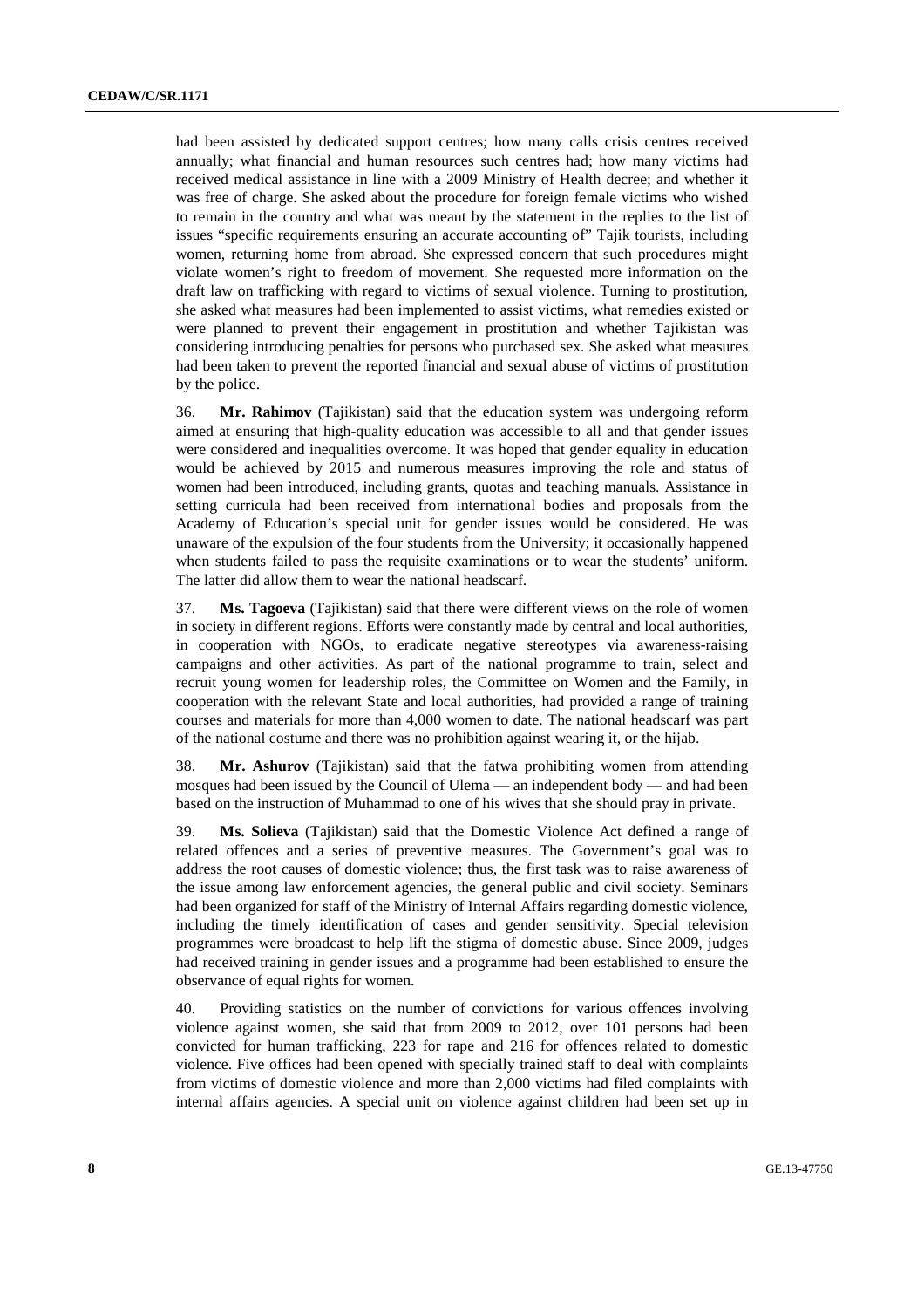2008, while prevention officers had been trained in detecting signs of abuse. Counselling services for victims of domestic violence were available at the local and regional levels.

41. **Ms. Tagoeva** (Tajikistan) said that, in addition to the Domestic Violence Act, an interdepartmental working group had been set up to prepare a nationwide action plan on domestic violence, which would be submitted to the Government by the end of November 2013. The 33 crisis centres and 3 shelters were mainly financed by NGOs. The Committee on Women and the Family had been running a project since 2009 to assist girls up to age 17 who had been victims of sexual abuse and trafficking. The facility was fully State funded and more than 200 girls had benefited from its services. Once they had spent six months in the facility, they were placed in special supervised apartments to continue their recovery and rehabilitation. There were also 105 district information points that were fully funded by the local authorities.

42. **Mr. Vokhidov** (Tajikistan) said that domestic violence was explicitly defined under the Act as deliberate psychological, sexual or economic harm, or threat thereof, committed in a family setting by one member of the family against another. All victims of trafficking were permitted to stay in the country for up to 30 days, irrespective of whether or not they cooperated with the law enforcement authorities. There were no records of trafficking offences committed against foreigners. The new anti-trafficking legislation would incorporate provisions regarding international cooperation and responsibility for redress and assistance. Both bigamy and polygamy were covered under article 170 of the Criminal Code. Between 2009 and 2013, more than 660 cases had been recorded by the law enforcement authorities; other cases might well not have been reported. Over the same period, 155 women had been murdered by men, although there was no data regarding the nature of their relationship with those men.

43. **Ms. Solieva** (Tajikistan) said that in 2013 alone, the centres run by the Ministry of Internal Affairs had admitted 21 victims of trafficking. In 2006, the Ministry had signed a memorandum of understanding with the International Organization for Migration pursuant to which the Government had set up a comprehensive referral service for victims of trafficking, including a variety of services such as legal aid and health care. The new legislation on trafficking would clearly define the State's obligations in that domain, increase human resources devoted to combating it, extend the scope of trafficking to child sex tourism and slavery, prioritize prevention, stipulate measures to avoid revictimization and to identify victims, thus ensuring their safety and providing them with a minimum package of services.

44. **Ms. Jobirova** (Tajikistan) said that the law provided for rehabilitation centres for victims of violence. To date eight such centres had been set up by the Ministry of Health in various medical institutions. The main mission of the centres was to provide primary and psychological care and report cases to the authorities. The cost of care would be charged to the offenders. A pilot project was also under way to combine psychological care, screening for sexually transmitted diseases and legal aid in hospital outpatient wards.

45. **Ms. Solieva** (Tajikistan) said that measures had been put in place to regulate the flow of illegal female migration. There were legal provisions against the recruitment of minors for sexual exploitation and efforts were being made on various fronts, including in the education and social sectors to prevent girls from falling into prostitution. The media were also fostering images of healthy relationships. However, work remained to be done to address the lack of awareness of prostitution and other forms of sexual violence. Purchasing sexual services was not an offence per se, clients would therefore only be held criminally responsible if they committed a related offence such as recruitment of a minor into prostitution or pornography.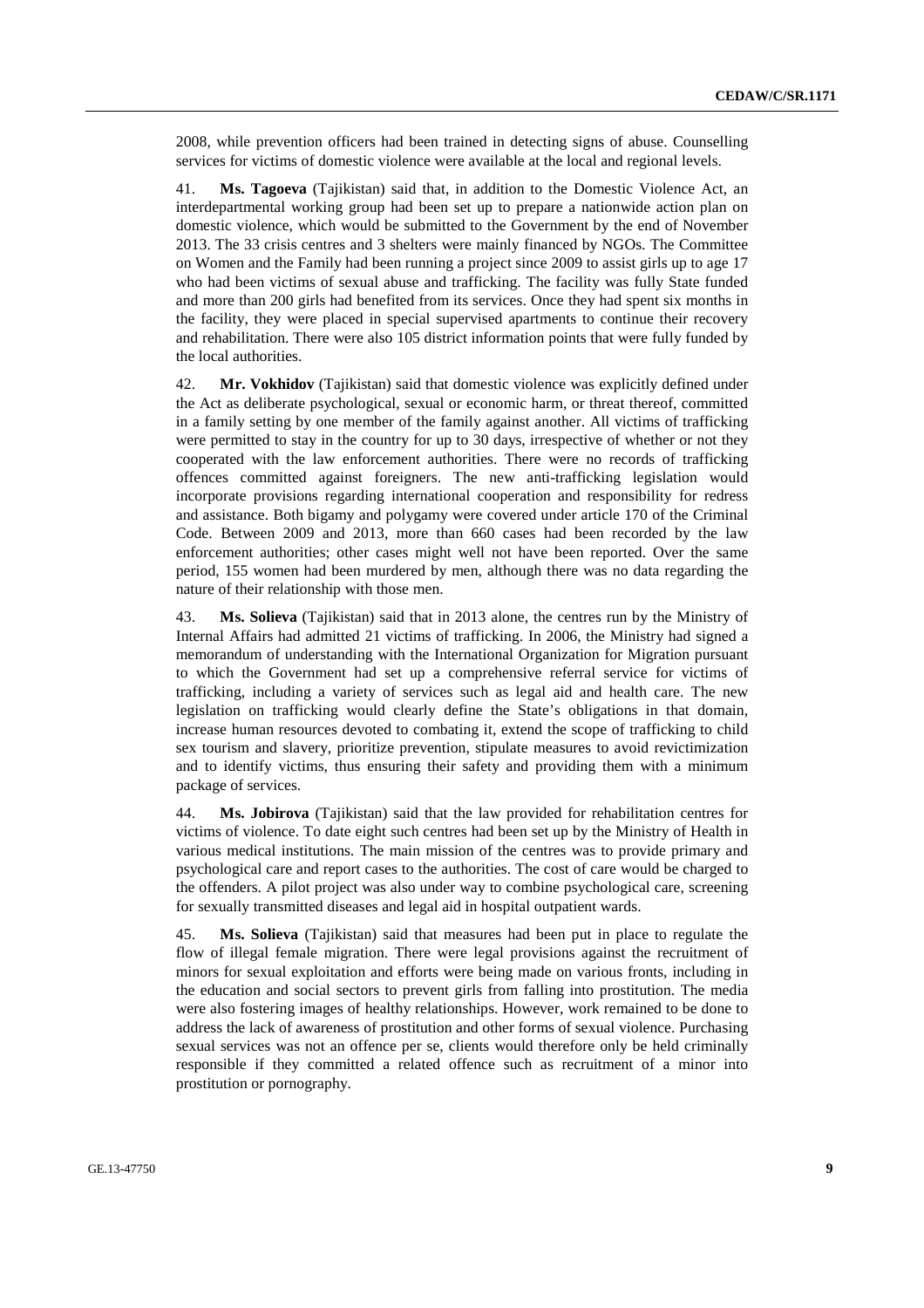46. **Ms. Tagoeva** (Tajikistan) acknowledged that prostitution was a reality and that some women and girls were involved against their will, but said that the Committee on Women and the Family, in conjunction with the Ministry of Internal Affairs, conducted periodic raids on brothels and helped sex workers who were interested in finding alternative employment or retrain. Some 1,500 individuals had contacted the helpline in 2012.

47. **Ms. Jahan** asked what measures would be taken to align other legislation, such as the Code of Criminal Procedure, with the planned amendments to the Domestic Violence Act. She also asked whether cases were ever investigated ex officio or without evidence of grave bodily harm. Concerned that there was no definition of the family, she wished to know whether women in relationships other than marriage were protected. She enquired about the Government's position on permitting women to pray in mosques, given that it  $$ and not the Council of Ulema — was responsible for enforcing the law. How could women be barred from collective prayer in mosques on the basis of Muslim scriptures when they were welcome at the Ka'ba in Mecca?

48. **Ms. Acar** asked what legal provisions there were regarding violence against women other than domestic abuse, whether marital rape was an offence and whether acts such as stalking were considered a form of gender-based violence and, if not, whether the Government intended to broaden the scope of the law. She wished to know whether honour killings occurred in the State party.

49. **Ms. Šimonović** asked whether the State party planned to provide for long-term protective orders and whether it was possible to remove from the family home the person against whom the protective order was issued.

50. **Ms. Leinarte** asked whether sex workers could also turn to the crisis and medical centres for victims of trafficking and domestic abuse and, if not, whether it meant that they received no specific assistance.

51. **Ms. Solieva** (Tajikistan) said that at the time of the adoption of the Domestic Violence Act amendments had been made to other relevant legislation, including the Family Code and the Labour Code. When victims were not in a registered marriage, acts of violence they suffered at the hands of their partner, including murder, fell under the Criminal Code. Rape was an offence regardless of who was involved. Aggravating circumstances included the dependence of the victim on the perpetrator, for example, in a relationship between employee and employer, which would be considered an aggravating circumstance of stalking or harassment. If there was evidence of an offence, the subject of a protective order could be removed from the family home.

52. **Ms. Mukumova** (Tajikistan) said that the Domestic Violence Act applied to all citizens, foreigners and stateless persons residing in Tajikistan who were married or lived together and members of their family. Under the Act, either the victim or law enforcement officers could press charges. Protection orders could be extended for up to 30 days. Domestic violence was not always a criminal offence, but might fall under the Code of Administrative Offences.

53. **Ms. Jobirova** (Tajikistan) said that there were 80 reproductive health centres where women could seek treatment and counselling confidentially — as well as HIV/AIDS prevention offices, including safe injection sites. Sex workers were welcome to use those centres and were not discriminated against in health-care matters.

54. **Mr. Ashurov** (Tajikistan), repeating the argument of the Council of Ulema, said that the pilgrimage to Mecca was mandatory whereas collective prayer was not; therefore, the example of the Ka'ba was not relevant.

55. **The Chairperson** recalled that the Committee's role was not to interpret religion but to help States parties improve the situation of women's rights.